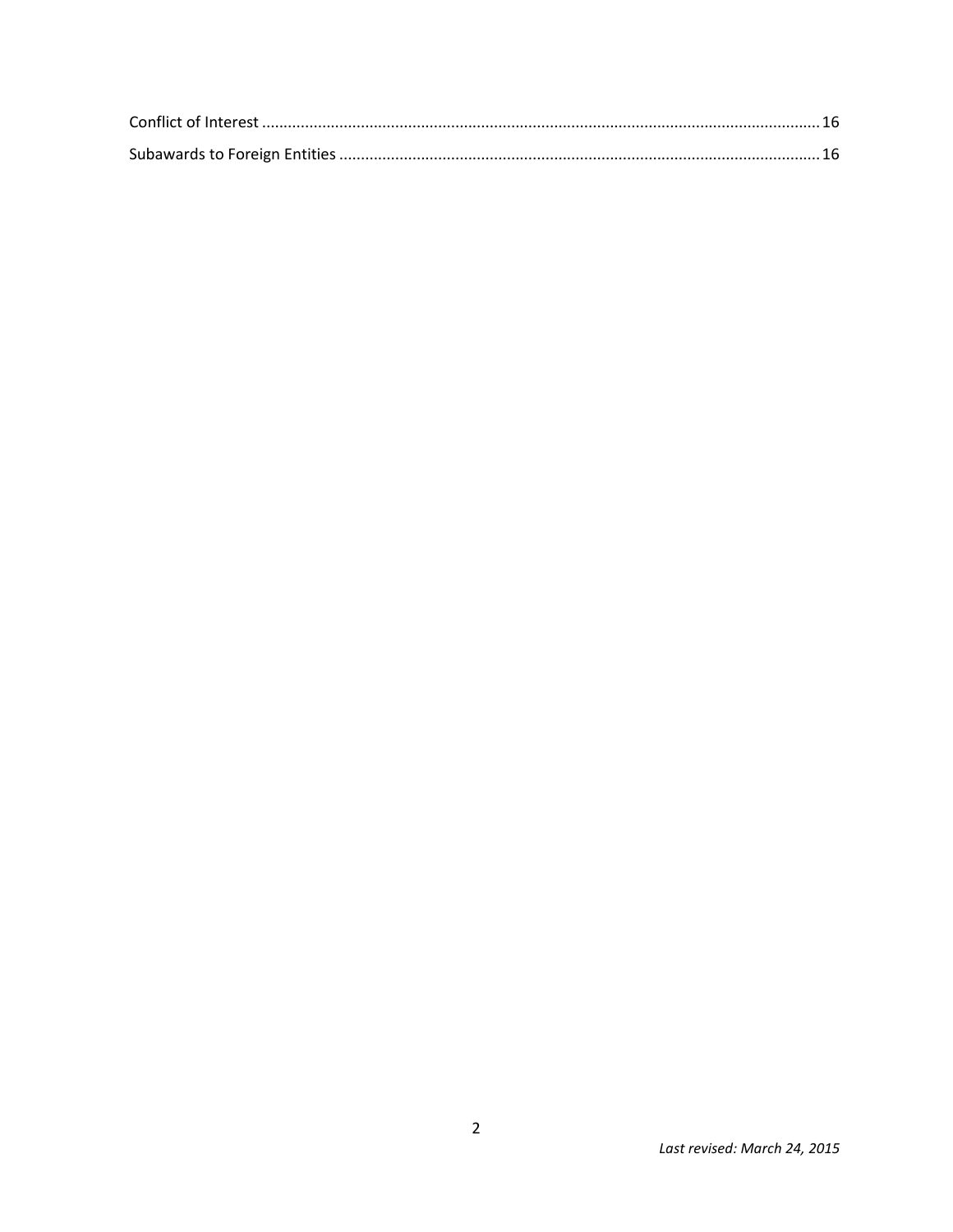# **Foreword**

Conducting sponsored research or other sponsored activities abroad can be a rich and rewarding experience. Aside from advancing knowledge, these activities can foster international cooperation in solving the challenges affecting our increasingly interconnected world.

However, this can be difficult because the laws, customs, and business practices in a foreign country can differ widely from that of the United States of America (US). In addition, there are various US laws affecting interactions with foreign persons or organizations.

These guidelines are meant to assist faculty and staff in identifying common issues that should be addressed in advance of conducting sponsored activities abroad. The goal is to minimize the impact of potential problems to facilitate work under the sponsored project.

# **Applicability**

These guidelines apply to federally funded and non-federally funded sponsored activities conducted in foreign countries.

# **Special Considerations for Sponsored Activities Conducted Abroad**

When developing a proposal or implementing a project, Principal Investigators (PI), Fiscal Administrators (FA), Department Chairs, and Deans/Directors must consider a range of factors beyond those associated with sponsored activities conducted domestically. These factors include, but are not limited to, the following:

- Determination of whether legal registration (and/or registration with other host country authorities) is required
- Collaboration agreements or Memoranda of Understanding (MOUs) with local institutions
- Compliance with local employment and contractor services laws
- Visa and work permit requirements in-country for faculty, staff, and students
- Purchasing logistics
- Effects of currency exchange rates on project budgets
- Local customs and review processes for human subjects review
- Export control laws
- Research Misconduct (see University of Hawai'i, Executive Policy 5.211 at [https://manoa.hawaii.edu/ovcr/pdf/reseach\\_misconduct\\_policy.pdf](https://manoa.hawaii.edu/ovcr/pdf/reseach_misconduct_policy.pdf) )

National Institutes of Health (NIH) has also identified four areas that require close attention in foreign collaborations:

- Research Misconduct
- Human Research Protections
- Financial Conflicts of Interest
- Financial Management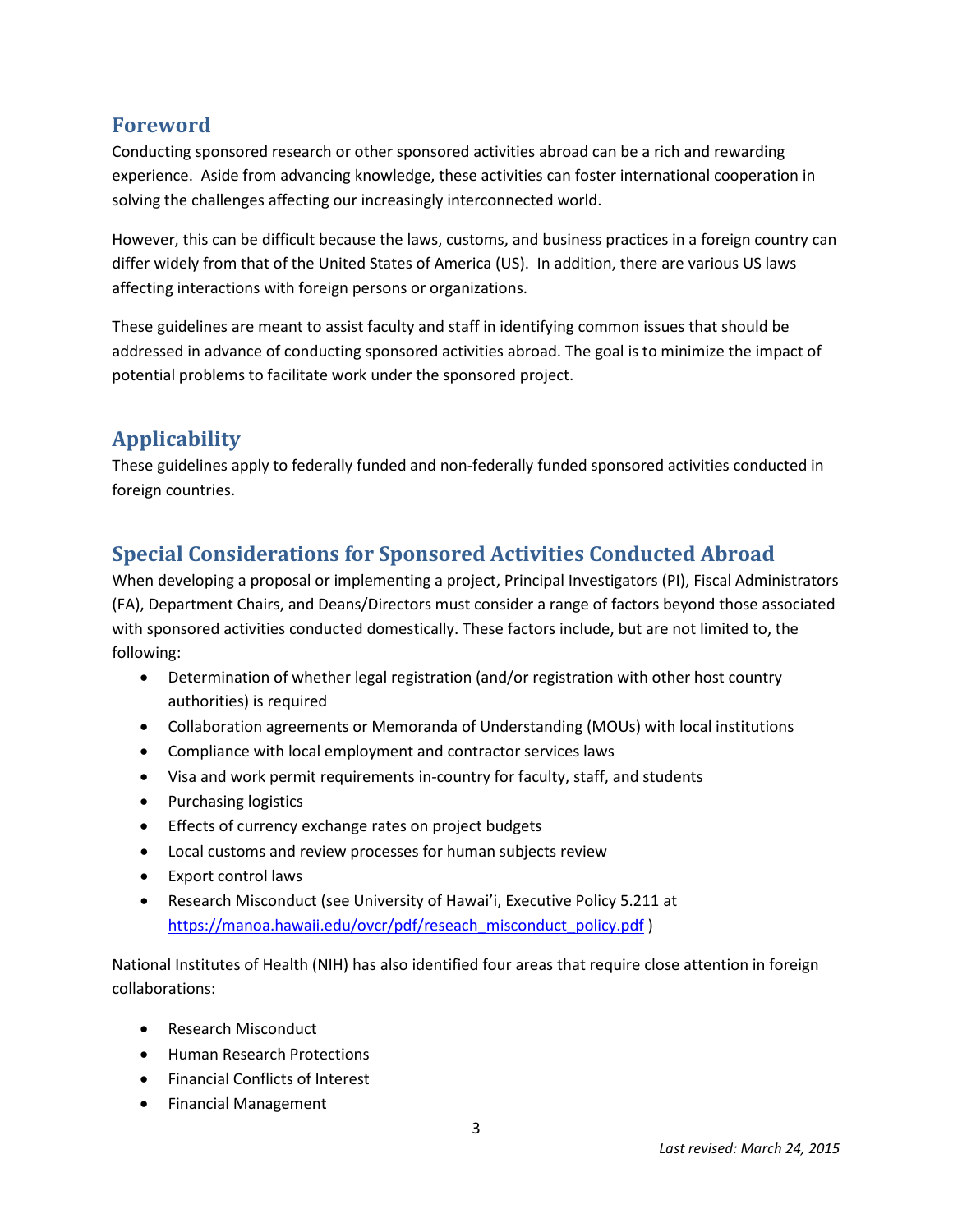NIH officials are available to provide technical assistance and expect to have oversight beyond what usually occurs with research conducted solely in the US.

Please consult with the Office of Research Services (ORS) for assistance in preparing and submitting any proposals, grants, and contract applications. PIs are encouraged to refer to the Global Sponsored Activities Guide and to consult with the appropriate UH contacts early in the planning process.

# **Roles and Responsibilities**

As a general rule, roles and responsibilities of PIs, FAs, deans/directors, and central offices are those described below. Roles and responsibilities may differ depending on individual departmental or office set-ups.

# **Principal Investigators**

- 1. Consult with the appropriate UH offices early in the planning process so that they can assist in minimizing potential delays and issues, including those relating to applicable host country laws and regulations.
- 2. Ensure compliance with contract terms, applicable laws, and regulations.
- 3. Ensure compliance with university policies and procedures.
- 4. If a foreign bank account is necessary, ensure compliance with local laws and existing university requirements.
- 5. Prepare financial reports in accordance with the requirements of the sponsor.
- 6. Submit monthly financial reports in English and US dollars to the dean/director detailing revenues, expenses, comparison to budget, and explain significant variances.
- 7. Report to dean/director any new revenue and/or expense contracts; capital purchases; anticipated need for staffing; new or changes to bank accounts.
- 8. Consult with dean/director on expectations and outcomes for business.
- 9. Consult with Information Technology Services (ITS) to ensure proper security applications have been loaded and information is transmitted in a secure manner between the PI and the university. Sensitive and confidential information shall be transmitted in accordance with university security practices.

# **Fiscal Administrator**

- 1. Assist PI with contacting appropriate UH offices early in the planning process.
- 2. Assist the PI with ensuring compliance with contract terms and applicable laws and regulations.
- 3. If a foreign bank account is necessary, assist the PI with ensuring compliance with local laws and existing university requirements.
- 4. Assist PI with preparing financial reports.
- 5. Assist PI with reporting to the dean/director any new revenue and/or expense contracts; capital purchases; need for staffing in accordance with policies and procedures; new or changes to bank accounts to dean/director.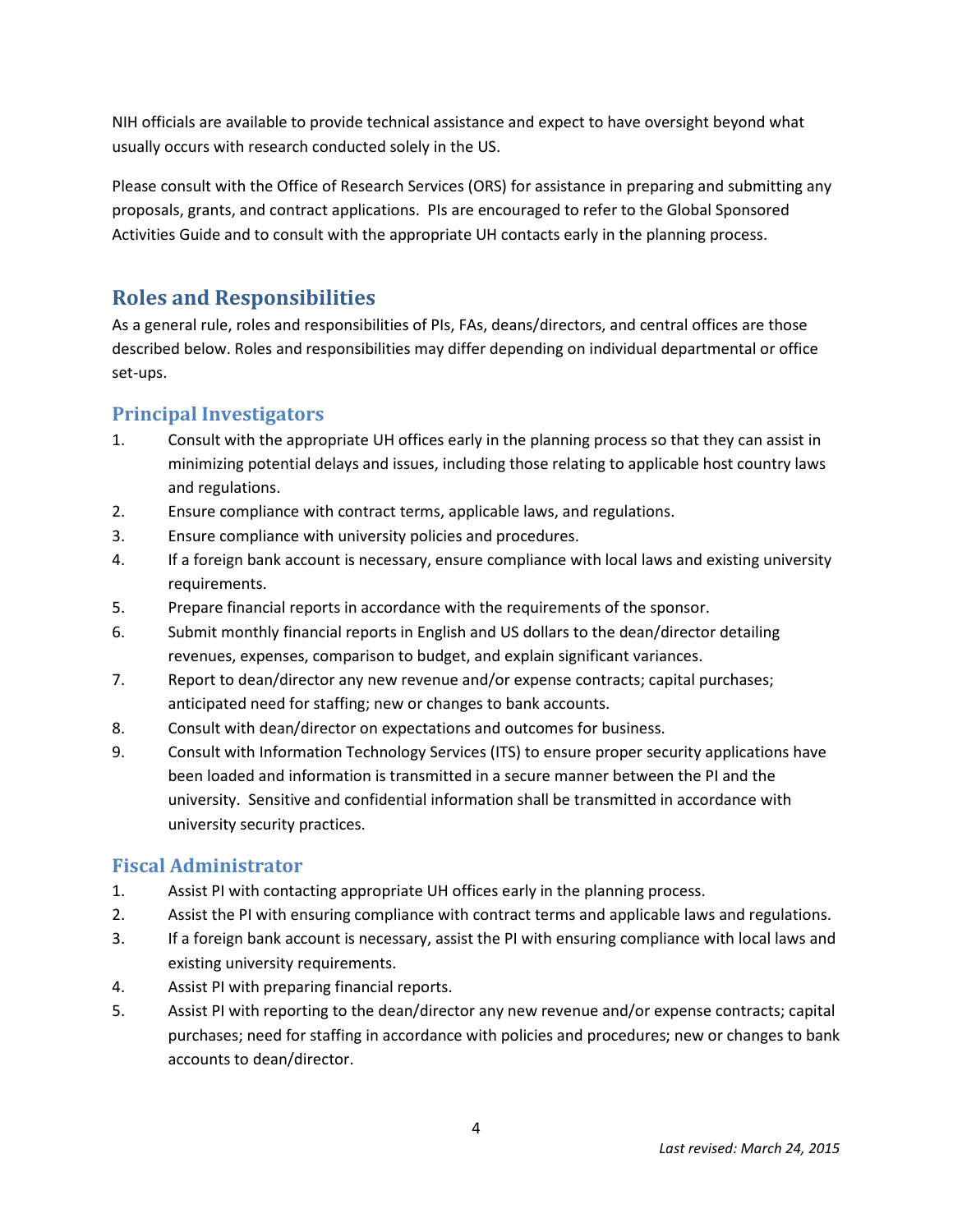# **Deans/Directors**

- 1. Ensure compliance with contract terms and applicable laws and regulations.
- 2. If terms of the sponsored agreement pass on the risk of currency exchange losses to the university, set aside funds to cover foreign currency exchange losses.
- 3. Designate an appropriate financial employee to review monthly financial reports for evidence of new revenue and/or expense contracts; capital purchases; changes in staffing; new or changes to bank accounts; and unusual activity. If these items are identified, the dean/director is responsible for contacting the appropriate university office.
- 4. Consult with employee on expectations and outcomes.

# **Central Offices**

## University of Hawaii:

PIs must perform due diligence to determine the requirements for conducting research activities abroad prior to submitting a proposal for funding to the sponsor of an award. This due diligence must include consulting with the following offices, as appropriate, to ensure the applicable laws are identified and complied with, and that such efforts are reflected in budgets and time schedules.

- 1. The University's Office of the Vice President for Legal Affairs and University General Counsel (OGC) manages the process of legal registration in foreign countries; assists in assessing legal professional needs; processes lease agreements; assists in the use of the UH brand and name; and can provide assistance on tax considerations and labor laws.
- 2. The Office of Research Services (ORS) reviews terms and conditions of the awards and the sub award agreements relating to that award before any agreement can be fully executed. ORS also performs sub recipient (foreign or not) monitoring to ensure all the terms and conditions are in compliance.
- 3. The Financial Management Office (FMO) is responsible for planning, directing and controlling activities related to tax compliance and monitoring, disbursing, and travel reimbursement as needed. The FMO Treasury Office provides advice to all departments of the university with regard to questions related to funding for overseas programs including establishing bank accounts, managing cash collections and disbursements, and financing purchases. The FMO Property and Fund Management Office manages all moveable capital equipment located on each campus of the University of Hawaii and numerous off-campus sites.
- 4. Office of Human Resources coordinates with ORS for review of personnel related actions as needed.
- 5. The Office of Capital Improvements (OCI) ensures that leasehold improvements are used in compliance with local building and zoning regulations, and that appropriate and reliable contractors are hired to perform the activity with consideration given to the size and scope of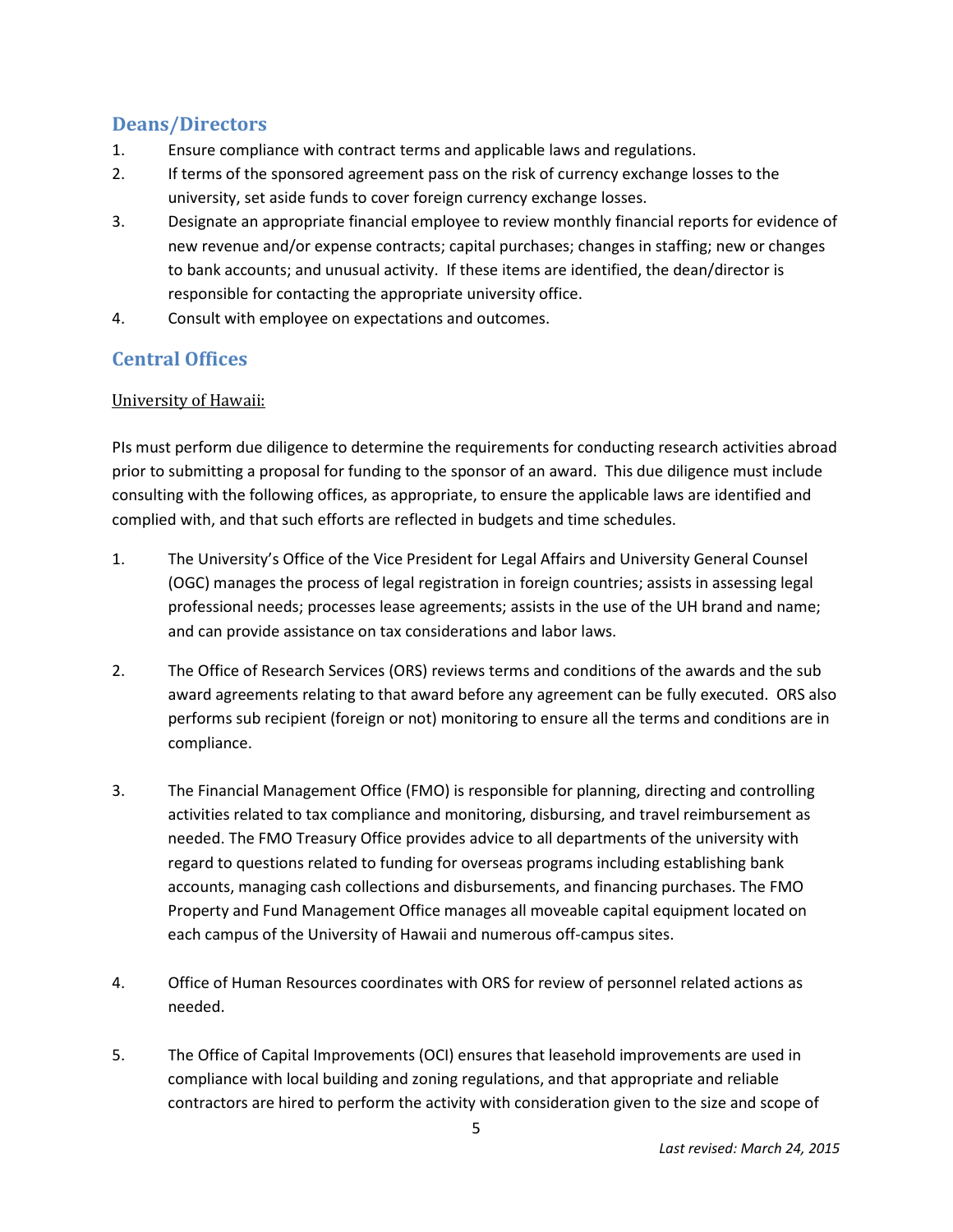the proposed work.

- 6. The Office of Export Controls administers UH and Research Corporation of the University of Hawai'i (RCUH) policies and procedures for compliance with export control laws and regulations, as promulgated by the U.S. Departments of State, Commerce and the Treasury. The Office of Export Controls is responsible for screening exports of controlled technology as well as people and entities, assisting with classification of controlled technology, applying for government approvals, and training UH and RCUH personnel on applicable federal export regulations.
- 7. The Office of Risk Management provides leadership and implements risk management principles and practices and serves as a system wide resource for risk management related issues.
- 8. Office of the Vice President for External Affairs and University Relations offers assistance in using the university's name or brand.
- 9. The Office of the Vice President for Administration oversees human resources, external affairs and university relations, capital improvements, risk management, and procurement and real property management within the university system.
- 10. The Office of Research Compliance Human Studies Program is responsible for overseeing the protection of the rights, welfare, and dignity of people who participate in research. The program assists, educates, and oversees investigators who conduct research on human participants. Those investigators must submit their research protocol along with an application to an Institutional Review Board (IRB) for approval before their research can begin. The IRB monitors and provides continuing approval throughout a study.
- 11. The Office of Research Compliance Research Integrity Program educates investigators in the responsible conduct of research and handles allegations of research and scholarly misconduct in accordance with the University of Hawai'i and federal regulations.
- 12. The Office of Procurement and Real Property Management provides assistance for purchases of goods and services for real property transactions not processed through RCUH.

#### Research Corporation of the University of Hawaii (RCUH):

- 1. RCUH Human Resources provides assistance with the hiring and review of employment actions as needed while abroad.
- 2. After the PI has completed due diligence and planning with the appropriate UH offices to address compliance with host country legal requirements, the RCUH Procurement Office provides assistance to process purchasing and cash advance transactions.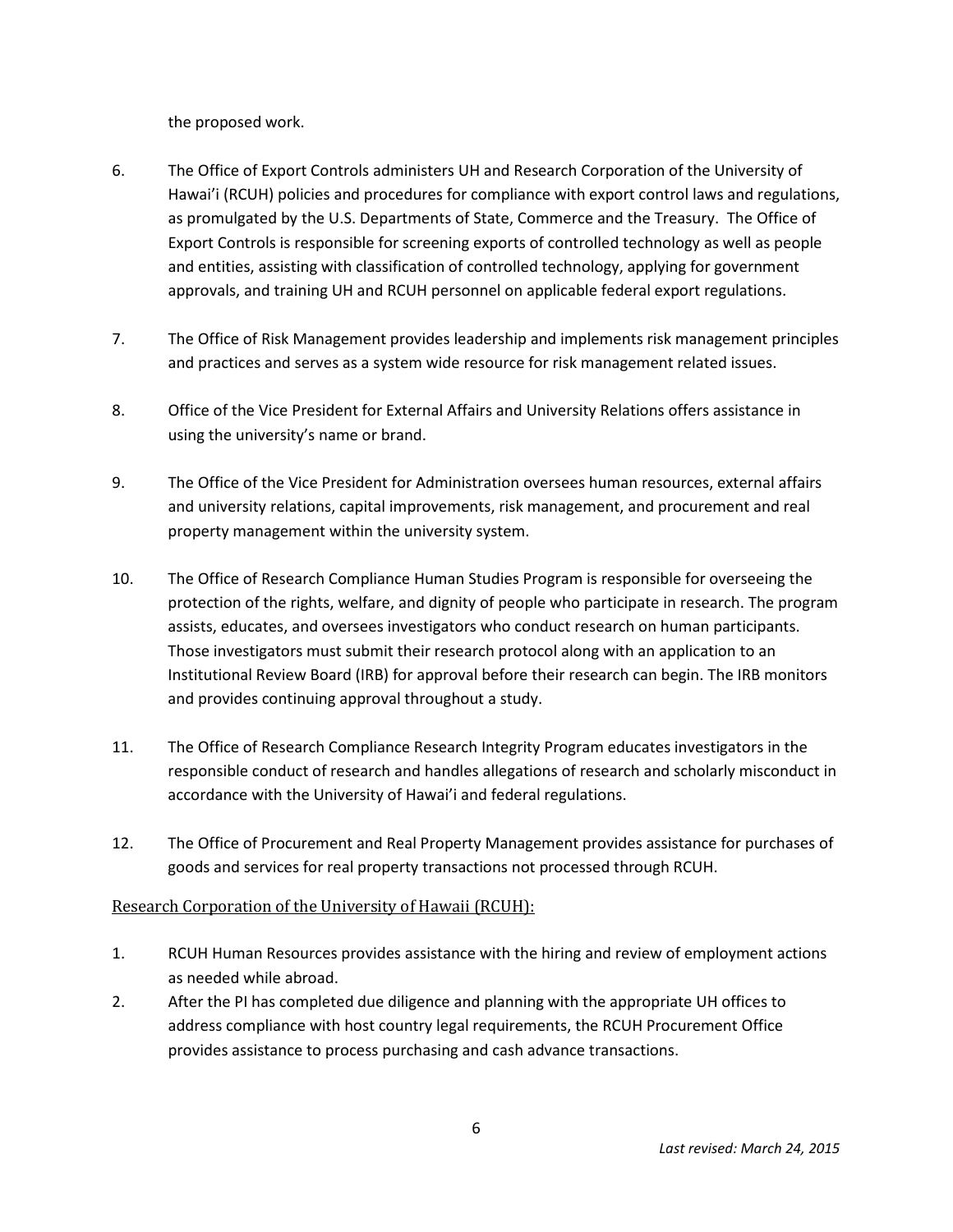# **Basic Tips**

# **Prior to going abroad**

#### MAKING ARRANGEMENTS BEFORE YOU LEAVE

Prior to conducting sponsored research abroad, it is important to be sure that all work duties and tasks are completed before the departure date. If bringing equipment or supplies to use while conducting sponsored research abroad, it may be helpful to first consider shipping equipment or supplies well in advance of making any travel arrangements. Using this approach may help to mitigate the cancellation of travel arrangements due to unforeseen issues with foreign customs agencies (i.e. if foreign custom agencies prevent the importation of essential research equipment).

The key to successfully conducting sponsored research abroad lies with building collaborative partnerships within host countries. These overseas collaborative partnerships can be helpful in overcoming red tape and may be useful in assisting in the setting up overseas operations prior to arriving in the country.

In addition to building collaborative partnerships abroad, it is also helpful to work with experienced administrative staff. Experienced administrative staff who are well versed in navigating the labyrinth of paperwork associated with conducting sponsored research abroad will make the preliminary planning process much less stressful. If there is no experienced administrative staff within the department, it may be helpful to consult with experienced administrative staff within your school or college.

#### CONTACT INFORMATION

Primary contact information (street address, building number, city, phone number) and information for an emergency contact person (name, relationship, phone number) should be shared with your dean/director and human resources office. This will expedite contact with you if necessary.

In addition, it may be useful in an emergency to obtain the appropriate embassy address and phone number.

#### PERSONAL MATTERS

Health insurance – It is suggested that the employee review the associated health plan to ensure type of coverage for the employee and family while abroad. The employee may need to contact the carrier directly or the Hawai'i Employer-Union Health Benefits Trust Fund (EUTF) to discuss alternatives. The employee may wish to switch health plans due to "Geographic Relocation" or to temporarily cancel the EUTF health plan due to coverage by another health insurance.

In addition, it is suggested that the employee review documents pertaining to their personal affairs including an update to any beneficiary information if necessary.

Transportation benefit – The employee may wish to cancel their parking pass with the Mānoa Parking Office or any bus pass, Handi-Van or vRide benefit with the HR representative, if applicable. Island Flex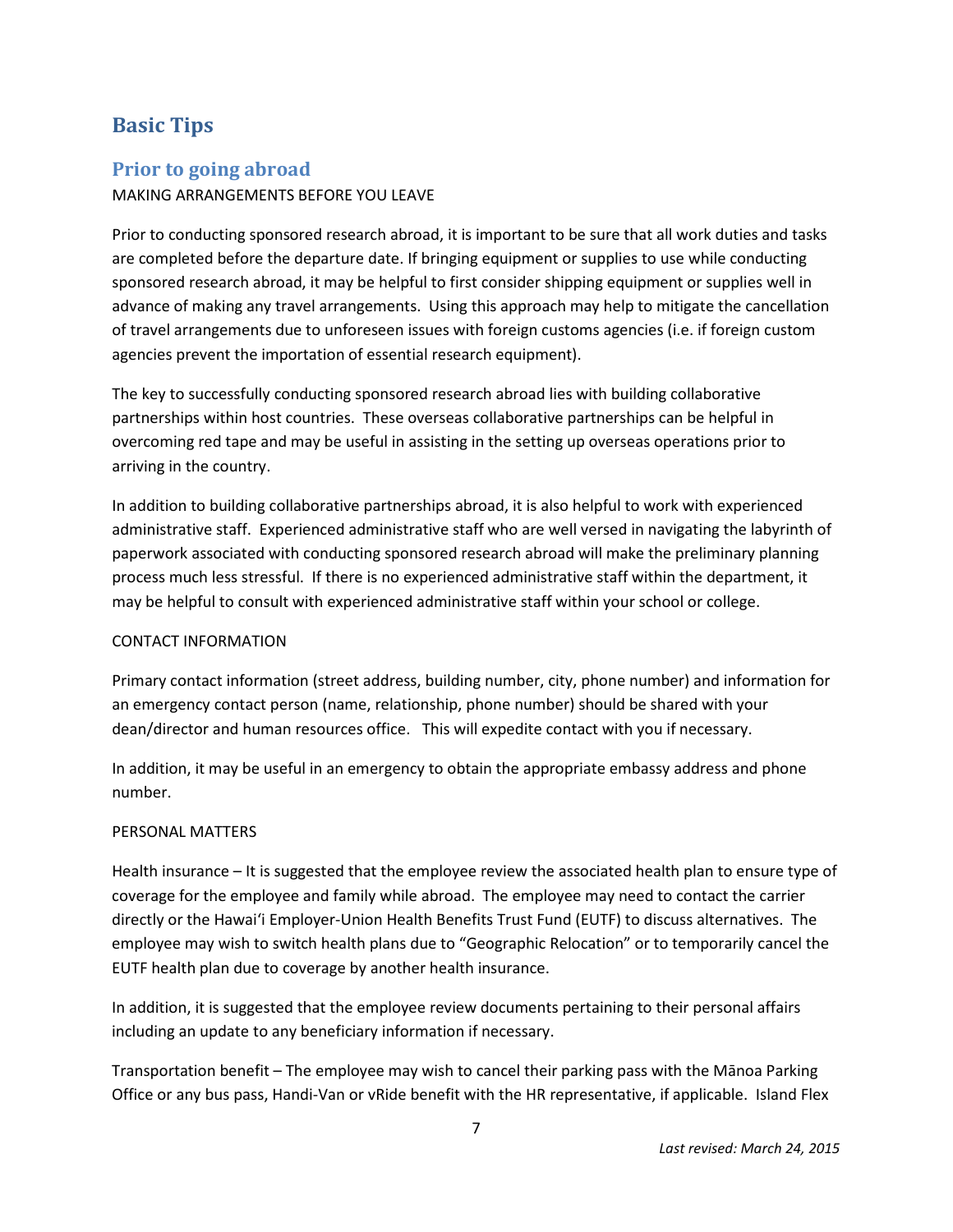Flexible Spending Accounts – If participating in the program, the employee may consider cancelling the plan due to the relocation. The employee may call Comprehensive Financial Planning, Inc. (Island Flex third party administrator) directly.

#### SUBMITTING PAPERWORK

Work with your FA/AO when submitting any travel requests. In order to easily access project funds and ensure the timely processing of paperwork any travel requests should be submitted approximately two to eight weeks in advance of the departure date. These include request for cash advances.

#### **VISA**

If faculty or staff are planning to work abroad, it is important to obtain business VISAs for each country prior to traveling. Conducting research or other scholarly work under a tourist VISA could jeopardize an individual's ability to travel again to that particular country. For more information please contact the Faculty and Scholar Immigration Services office at (808) 956-5030 or visit their website at <http://www.hawaii.edu/fsis/>

The US Department of State maintains a web page with country-specific information. Please refer to the Entry/Exit Requirements for US Citizens section of the country page for a summary of VISA requirements at [http://www.travel.state.gov/travel/cis\\_pa\\_tw/cis/cis\\_4965.html](http://www.travel.state.gov/travel/cis_pa_tw/cis/cis_4965.html)

#### **Travel Warnings**

If faculty or staff plan to work in a foreign country that is unstable or is under a crisis situation, it is important to check the US Department of State Travel Warnings web page. The US government's ability to assist its citizens might be limited under the circumstances. In addition to checking with the US Department of State, it is important to consult with your dean/director in these situations as the University may deem it too unstable to remain in the country and may direct you to evacuate. The website can be found at<http://travel.state.gov/content/passports/english/alertswarnings.html>

#### **Cash**

If faculty or staff plan to travel internationally with cash, it is suggested that the UH Office of Export Controls be contacted for advice concerning regulations governing embargoed and sanctioned countries and parties. For additional contact information, see <http://www.hawaii.edu/offices/export/>

#### **Export Controls**

Traveling with sensitive technology controlled by the US Departments of State or Commerce, or travel to certain countries identified by the US Department of Treasury's Office of Foreign Assets Control may require special licenses. The UH Office of Export Controls should be contacted prior to travel to ensure that any necessary licenses are obtained. For additional contact information, see <http://www.hawaii.edu/offices/export/>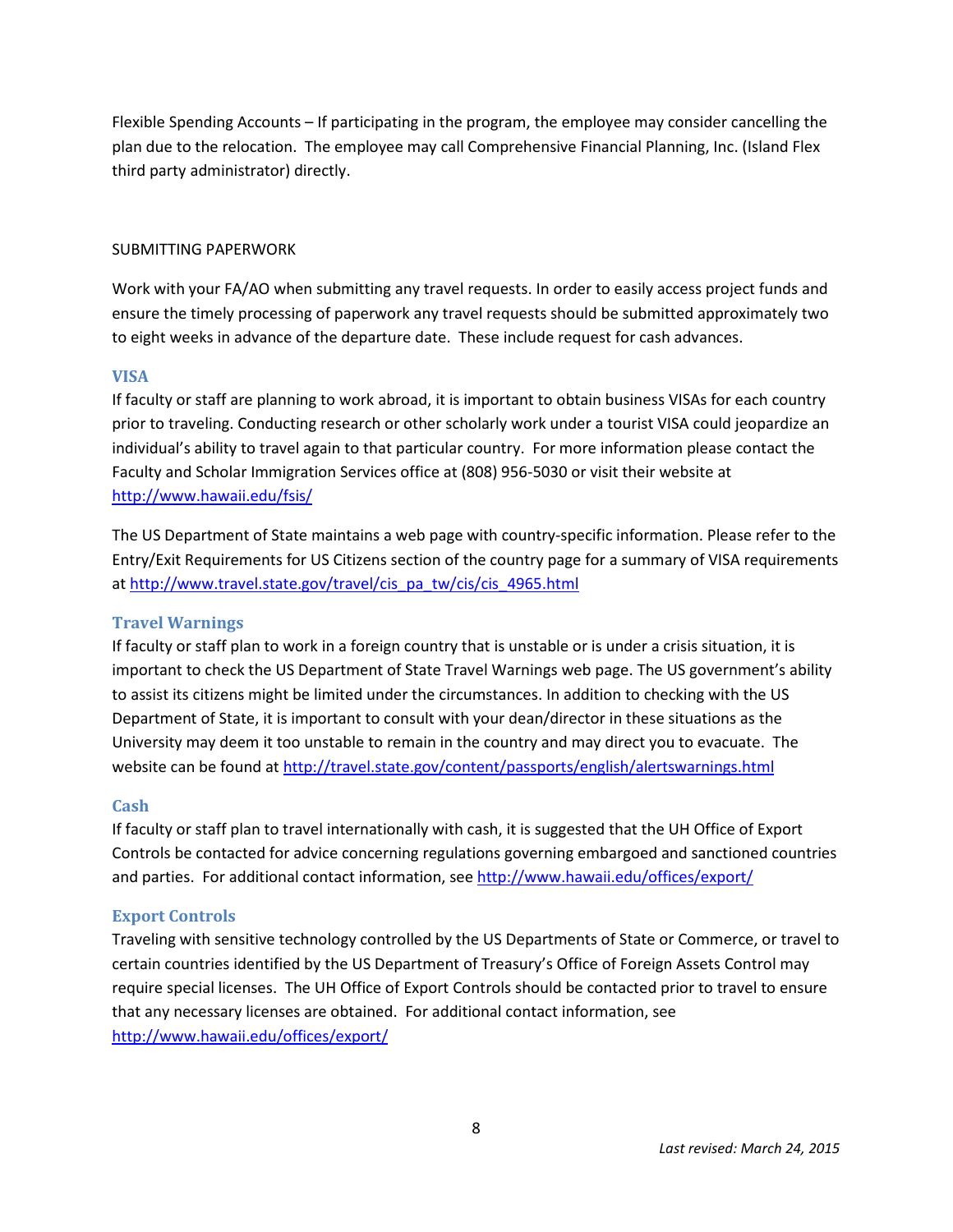# **While Abroad**

#### **Safety**

The US Department of State's Smart Traveler Enrollment Program (STEP) program is a free service to allow US citizens and nationals traveling abroad to enroll in important safety conditions and help the US embassy with up to date contact information in case of emergencies. To enroll visit <https://step.state.gov/step/>

The US Department of State has also compiled International travel information that can be found at [http://www.travel.state.gov/travel/cis\\_pa\\_tw/cis\\_pa\\_tw\\_1168.html](http://www.travel.state.gov/travel/cis_pa_tw/cis_pa_tw_1168.html)

They have also compiled a list of safety tips that should consider while traveling abroad. These tips can be found at [http://travel.state.gov/travel/tips/safety/safety\\_1747.html](http://travel.state.gov/travel/tips/safety/safety_1747.html)

# **Overview of Compliance Considerations**

# **University of Hawai'i**

#### **Signature Authority**

PIss do not have signature authority to execute UH agreements for sponsored support, patents, copyright licenses, biomaterials, equipment loans, materials transfer, or clinical trials. These agreements bind the university to certain obligations and, as such, only the UH President, the Vice President for Research, or their designees may sign on behalf of the university. Requests to execute UH agreements need to be made via their department chair, dean/director, vice chancellor, or chancellor to the appropriate approving authority.

To determine who has the authority to sign on behalf of the university, please visit the following website:

<http://www.ors.hawaii.edu/index.php/apply/proposal-submission-and-review-process/signing-authority>

#### **Use of University of Hawai'i Name and Brand**

When using the university's name or brand (or any of its affiliates) in other countries, there are important aspects to consider such as potential legal and tax implications. The Office of the Vice President for Legal Affairs and University General Counsel and the Office of the Vice President for Administration can all offer assistance in using UH's name or brand in association with an overseas project. It is important to contact these offices as soon as possible to prevent delays. Examples of such uses include promotional materials, stationery with a foreign address, identification of local office space, and the granting of use by a third party.

#### **Setting up Operations in a Foreign Country**

This section of the guide provides background and guidance for establishing global sponsored activities in a host country such as legal registration, contracts for collaboration, and important tax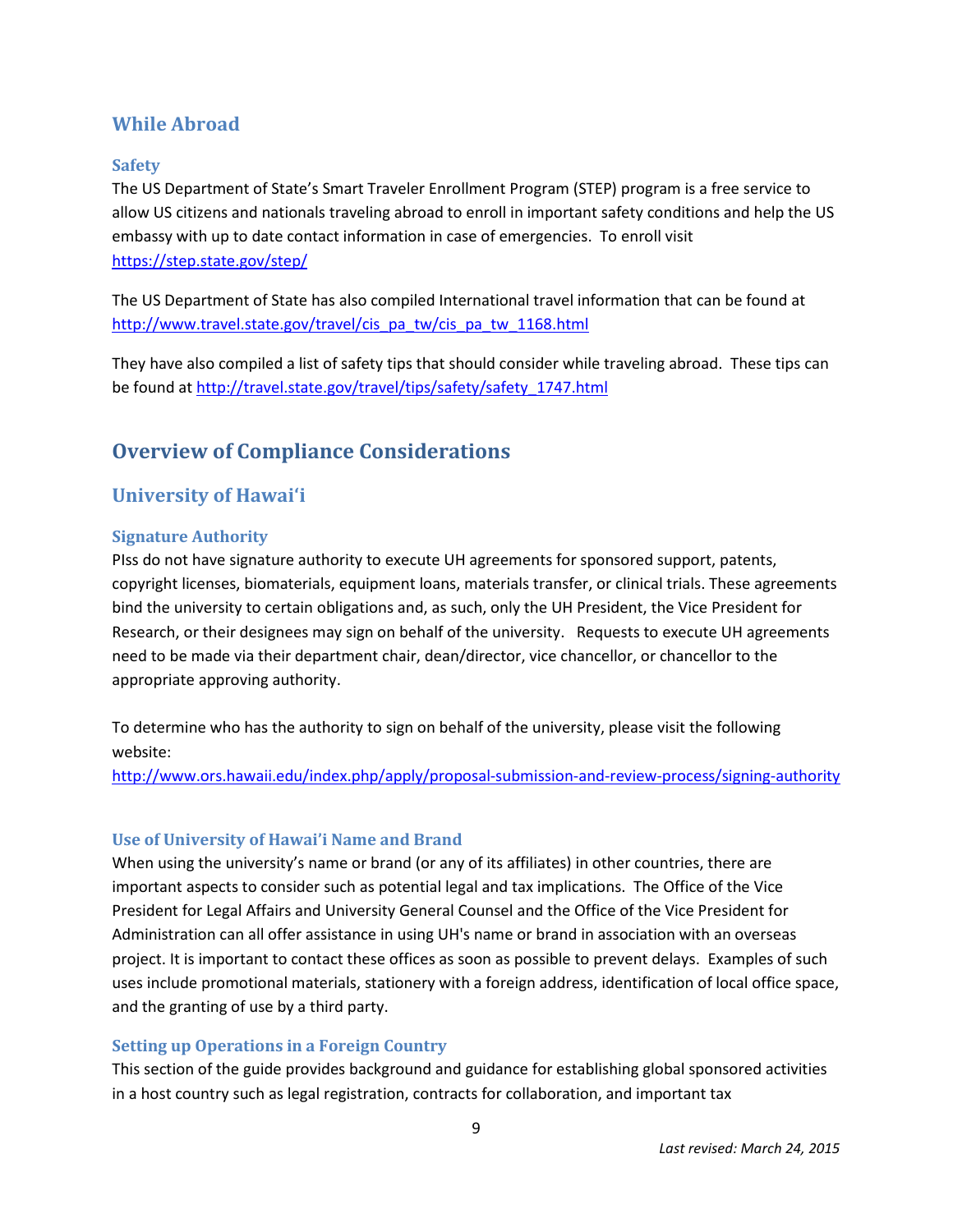considerations. Conducting certain activities in another country may create an unintended taxable presence for the university and require the university to establish a formal presence in that country. This section describes what can be done to avoid creating a taxable presence for the university.

#### *Establishing Legal Status*

In order to conduct operations abroad, establishing a legal status is generally an in-country requirement in order to:

- Open a bank account
- Hire local nationals, including through a payroll/HR service provider (but excluding arrangements through an institutional subcontract for research activities). It is recommended that RCUH Human Resources be consulted well in advance of any hiring that may need to occur for the research project, in order to ensure proper planning and compliance with host country legal requirements.
- Lease space

The university's Office of the Vice President for Legal Affairs and University General Counsel (OGC) manages the process of legal registration in foreign countries and will work with PIs and in-country legal counsel to determine the best option for registration. The submission of a Legal Services Request is required in order to request OGC's services. See here: <http://www.hawaii.edu/offices/?office=legal> PIs should be aware that this process is lengthy and requires advance planning to operate legally in foreign locations.

## *Engagement of International Professional Services*

In the course of setting up or managing international projects, it is often necessary or desirable to obtain professional advice or services from lawyers, accountants, payroll providers and other professionals. Please keep in mind that both UH and RCUH have an established procedure for the procurement of professional services [\(https://www.hawaii.edu/apis/apm/a8200/proc/A8245.pdf\)](https://www.hawaii.edu/apis/apm/a8200/proc/A8245.pdf) , in order to ensure consistency and efficiency in the engagement of such services as well as management of their quality and cost. The university will not authorize payment of any fees for professional services unless they have been approved by the appropriate party.

#### *International Agreements*

International contracts and agreements may take many forms that include employment agreements, agreements with foreign governments, business contracts, leases, and sub-award contracts. Each of these agreements should clearly set forth the agreed upon terms in order to protect UH's interests, minimize project delays, financial losses, and other consequences of disputes.

International agreements are more complex than domestic contracts because they need to take into account the laws of the country where the contracting partner is located. Further, local laws often require that for contracts to be binding, they must also be in the native language of the country. The PI, the department chair, and/or the dean, may have legal obligations under foreign law. Therefore, it is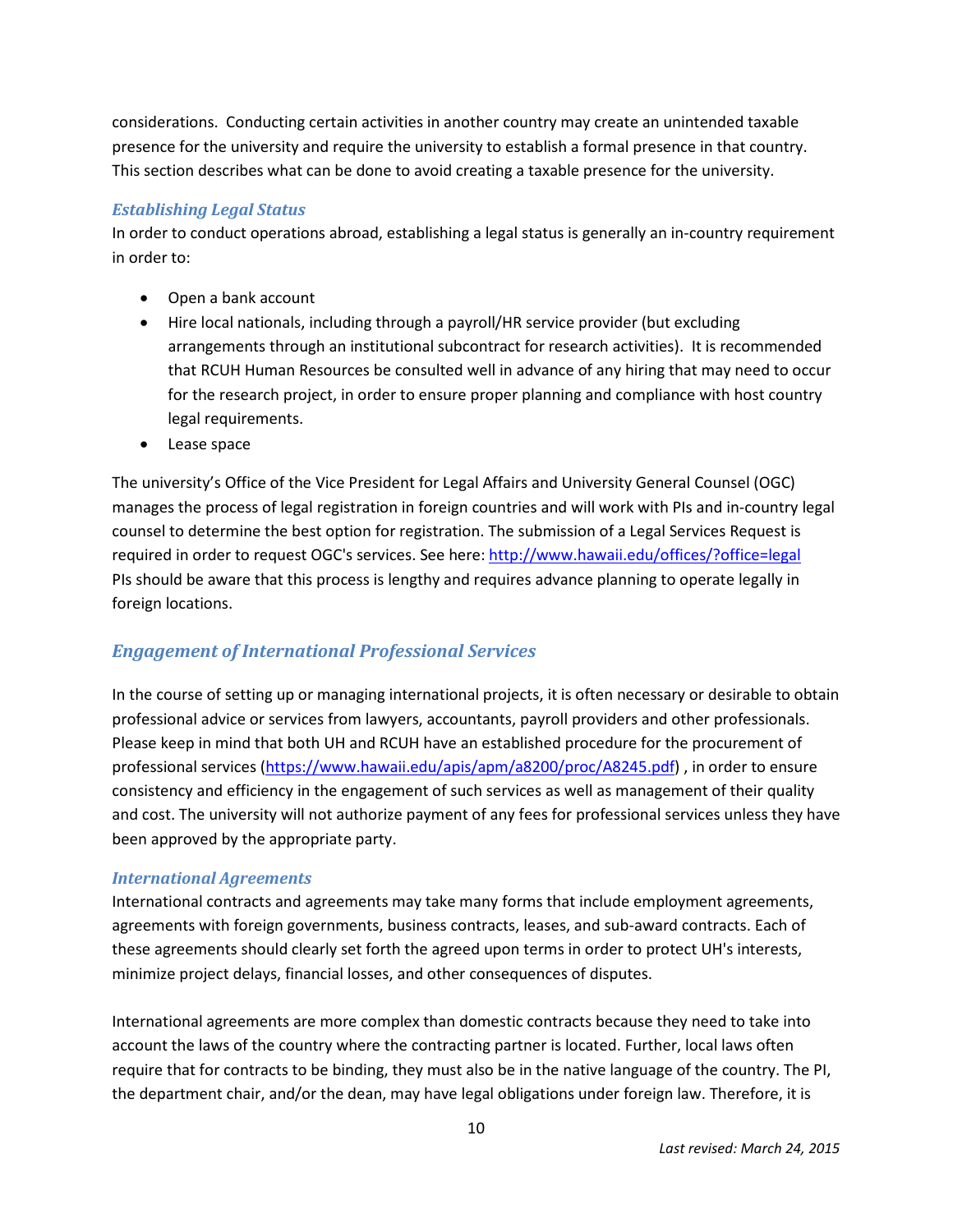important that the Office of Research Services (ORS) review these agreements, especially if they contain financial commitments, to protect both the interests of the program and the reputation of the university and its employees. ORS will seek legal advice from the Office of Vice President for Legal Affairs and University General Counsel if needed.

ORS reviews terms and conditions of the awards and the sub award agreements relating to that award before any agreement can be fully executed. ORS also performs sub recipient (foreign or not) monitoring to ensure all the terms and conditions are in compliance.

ORS coordinates with the Office of Procurement and Real Property Management and the RCUH Procurement office for review of property leases as needed.

ORS coordinates with the Office of Human Resources and the RCUH Human Resources Department for review of employment actions as needed.

#### *Tax Considerations*

Taxation and reporting responsibilities in a foreign country are generally determined on the basis of whether an organization has created a Permanent Establishment (PE) in that country (i.e., a taxable presence). Typically a taxable presence is triggered when an organization is engaged in activity in that country that gives rise to revenue. In many situations, the threshold for determining whether an organization's activities create a PE is set forth in a tax treaty entered into between the US and a respective country. While each treaty will have unique language which must be considered, there are general elements of international activities that commonly equate to the presence of a PE. Non-treaty countries, as well as treaty countries, usually look to similar criteria in determining PE such as the following (this list is not intended to be comprehensive and *is provided for illustrative purposes only)*:

- Physical office space (leased or otherwise): In many countries, a permanent place of business, such as in an individual's private residence can constitute "physical office space."
- Bank accounts: Opening a bank account in a host country is often viewed as creating a taxable presence.
- Presence of an employment relationship: The determination of the relationship between the University and a particular individual is evaluated in most circumstances according to local (international) law and not US law. Therefore, what may be considered a contractor relationship under US law will not necessarily equate to a contractor relationship in a foreign jurisdiction.

Depending on the country, a PE brings with it a range of responsibilities. These responsibilities could include registering in the country, engaging a representative or agent in the country, creating a separate UH legal entity in the country, regular reporting requirements, and regular tax filings. Carrying out these responsibilities can be burdensome, time-intensive, and costly. Gaining a detailed understanding of the country's compliance requirements, and how they will be funded and met, should be part of the decision-making process when planning any new international activity. Any department considering creating a new project or program overseas should contact the Office of the Vice President for Legal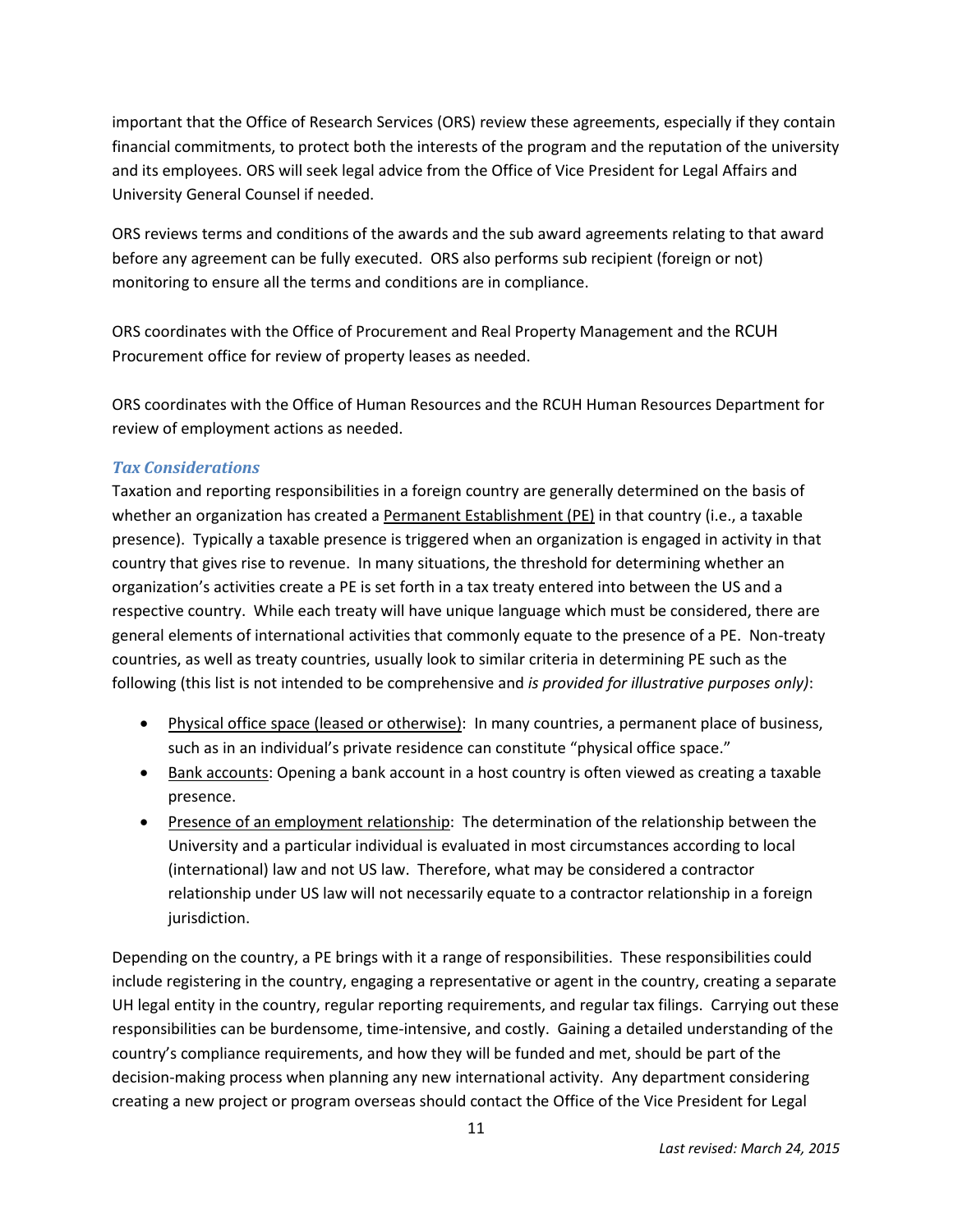Affairs and University General Counsel and the Office of the Vice President for Budget and Finance for assistance.

#### *Real Estate*

Many programs will find it necessary to lease and/or renovate real estate for their global sponsored activities. Multi-year leases, or in less frequent occurrences, agreements to purchase real property, need to be cleared by university staff to ensure that UH correctly and appropriately:

- Determines the economic cost of the arrangement for evaluation by senior management
- Engages local counsel, as needed
- Complies with local zoning laws; building codes (fire/safety)
- Determines local property taxes
- Obtains appropriate liability and property insurance coverage
- Mitigates the risk of seizure by local government of university assets

The following guidelines primarily apply to multi-year leases or any purchase of real estate.

Once the PI has considered potential locations, market conditions and relevant costs within the targeted country, all lease or purchase agreements and other contracts must be processed through the RCUH Procurement Office and signed by an authorized RCUH signatory. UH and/or RCUH employees should be aware that neither departmental staff nor field staff has the authority to enter into a lease agreement in the university's or in RCUH's name.

To minimize risks and ensure proper liability and property insurance coverage under UH policies as well as to ensure other necessary administrative support, please provide a copy of all signed leases (including short term) to RCUH Procurement Office.

In addition, prior to initiating any leasehold improvements at a new or existing location, the PI should consult with the Office of Capital Improvements to determine how best to complete the proposed work in accordance with university standards and local laws. In order for RCUH to be able to process construction contracts and payments, OCI is required to manage the project.

#### *Hiring Abroad*

Hiring employees and consultants to work in other countries requires an understanding of local laws that are often different than those relevant to hiring in Hawai'i or the US. It can be challenging to hire local employees without a local entity while ensuring compliance with local employment and tax laws and adequate payroll support. In addition, proper background and reference checks should be conducted. Furthermore, foreign jurisdictions may have different laws governing the employment relationship. In many cases, it may be preferable to work through a local partner institution, or with an entity authorized to hire employees and fulfill required local employment regulations.

For these reasons, even modest global hiring needs often require expert advice specific to the country, and sometimes city or region, of operation. According to the revised UH policy, A8.200 [\(http://www.hawaii.edu/apis/apm/a8200/proc/A8230.pdf\)](http://www.hawaii.edu/apis/apm/a8200/proc/A8230.pdf), all units must obtain approval for the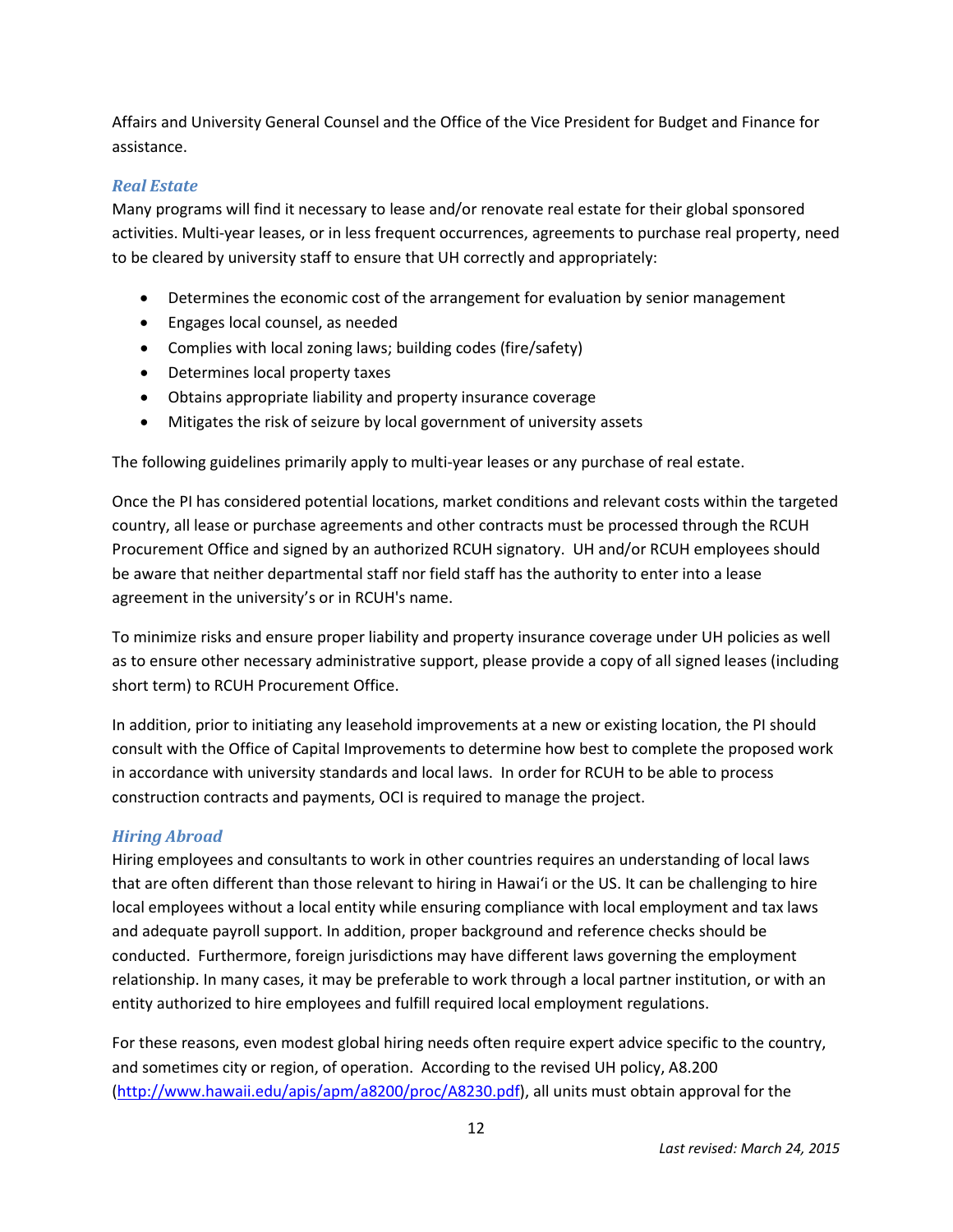procurement of international professional services, such as legal services. The Office of the Vice President for Legal Affairs and University General Counsel is available to assist units in assessing legal professional service needs. The PI will also need to consult with RCUH Human Resources Department as needed

#### *Foreign Payments & Banking Abroad*

UH's Treasury Office provides advice to all departments of the university with regard to questions related to funding for overseas programs including, but not limited to, establishing bank accounts, managing cash collections and disbursements, and financing purchases. They can assist PIs, faculty and travelers by providing information on the most efficient and cost effective access to funds in a foreign country to pay local program expenses and/or travel expenses incurred while traveling for UH business.

Whenever possible, it is recommended that financial planning with the Treasury Office begin at least three to six months prior to the planned incurred expenses.

Cash advances and/or expense reimbursement for international travel should be handled through the UH standard travel expense channels.

#### *Purchasing while Abroad*

Operating a research program in a foreign country comes with certain challenges relating to the procurement of goods and services, as standard procurement procedures may not be feasible when:

- The research activity is in a remote location of a foreign country,
- Non-cash payment methods are not the usual business practice, and/or
- Prepayment or payment of cash upon receipt of goods or services is required.

#### Funding Options for International Programs

## Establishing purchasing options in a foreign country may take time, so PIs are encouraged to plan well in advance of their travel.

- 1. Host-country collaborator or contractor. The PI is encouraged to work collaboratively with a host-country colleague. Using an agreement with a foreign university or institute at the research location to perform all or a portion of the procurement of goods and services on behalf of the program is the most preferable option. Contracting with a local business like a travel agency as a conduit to obtain in-country lodging, transportation, etc. is another suggested method. These entities are familiar with host country laws and business practices. When labor services are needed, the host-country collaborator or contractor can provide workers and, in addition to handling the tax requirements, can provide them with the proper disability insurance, in case an injury occurs.
- 2. Individual cash advance payment to the PI. While not the preferred method, this method may be used to fund a foreign research activity. An individual cash advance is a temporary source of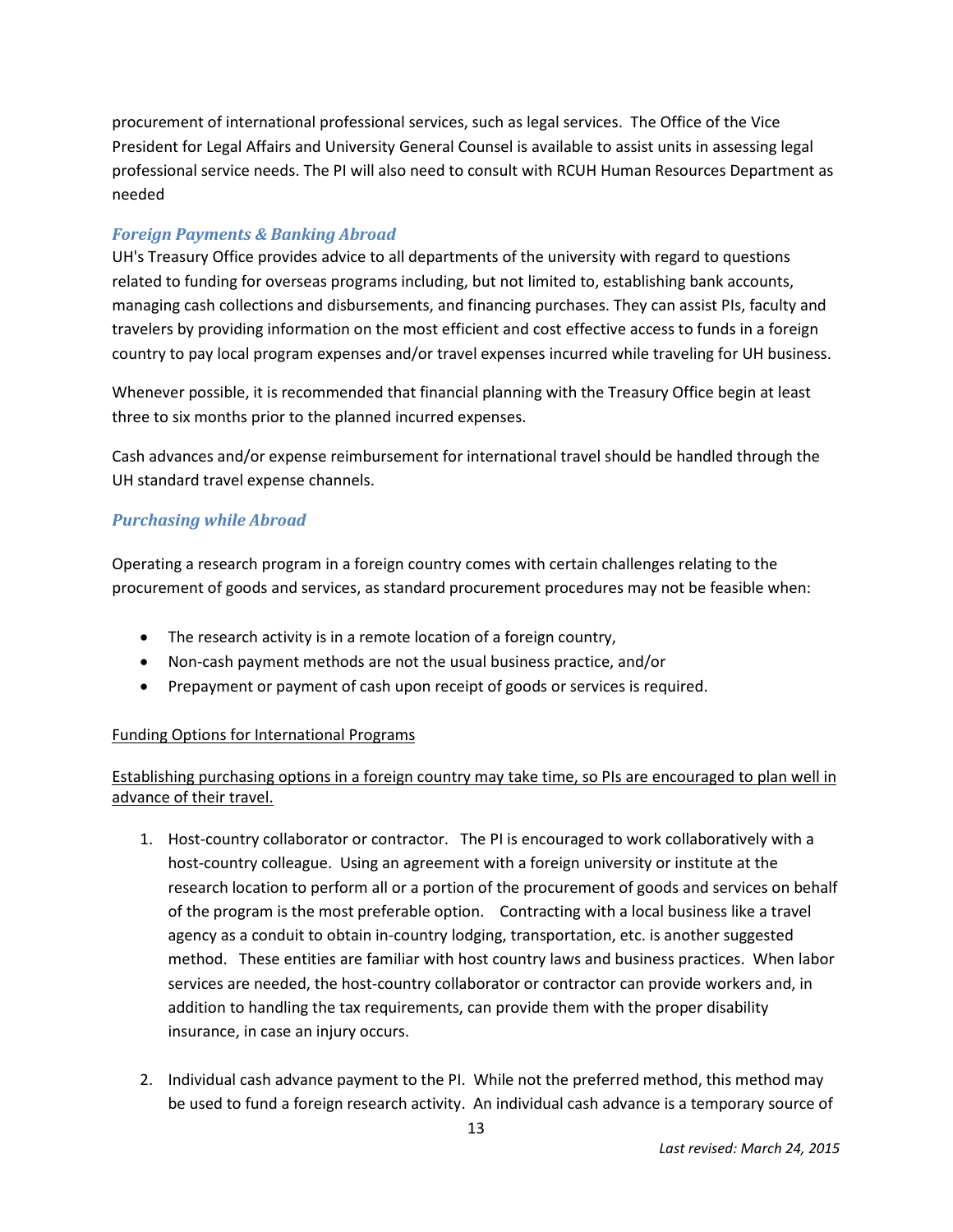funds provided to an individual, usually a PI, to conduct official program business that cannot be paid for using traditional methods (i.e. purchase orders, etc). The individual cash advance is for operational program expenses, unlike an employee travel advance, which is for an employee's personal business expenses. The cash advance is drawn from an internal RCUH account and is not charged to the project account until after reconciliation. For guidance to request a cash advance, refer to RCUH Policies & Procedures, Form 48 - Cash Advance Request Form and Instructions.

#### *Moveable Equipment*

The PI of each global sponsored activity must engage UH's Property and Fund Management Office when purchasing movable capital equipment valued at USD \$5,000 or more. Moveable capital equipment is defined as "any individual tangible, non-expendable property with a useful life of more than one year, with an acquisition cost of \$5000 or more, and not permanently attached to a building or a structure".

Additional restrictions may apply to certain controlled information (e.g., technical data, encryption software) as well as controlled physical items (e.g., scientific equipment) regardless of the value. PIs should consult with the UH Export Controls Office regarding such restrictions.

#### *Insurance*

It is incumbent on all PI's to properly evaluate the potential risk exposure related to the activity. Due to the diverse laws and customs of foreign countries, international activities may not be covered by the University's existing program of insurance and self-insurance. To address the most common foreign liability and travel issues, the Office of Risk Management can assist the PI in obtaining insurance coverage

Additional insurance requirements may vary based on locations due to local requirements and the type of international activity conducted such as research, clinical work, and/or teaching. Procedures to ensure adequate insurance coverage will vary based on the nature of the activity. Please contact the Office of Risk Management or RCUH Procurement office (as appropriate) for assistance.

#### *Purchase or Lease of Space or Vehicles*

*Vehicle rental*: Please review the Foreign Locations section under Automobile Rental Procedures [http://www.hawaii.edu/riskmanagement/insurance/auto\\_insurance.html](http://www.hawaii.edu/riskmanagement/insurance/auto_insurance.html) on the Office of Risk Management website, which provides guidelines and advice for renting a vehicle to conduct UH business.

*Vehicle lease or purchase*: Work with a local insurance agent to

- Properly register the vehicle in that location in accordance with local regulations.
- Purchase the compulsory automobile liability insurance mandated in that location. Include insurance covering physical damage to the vehicle.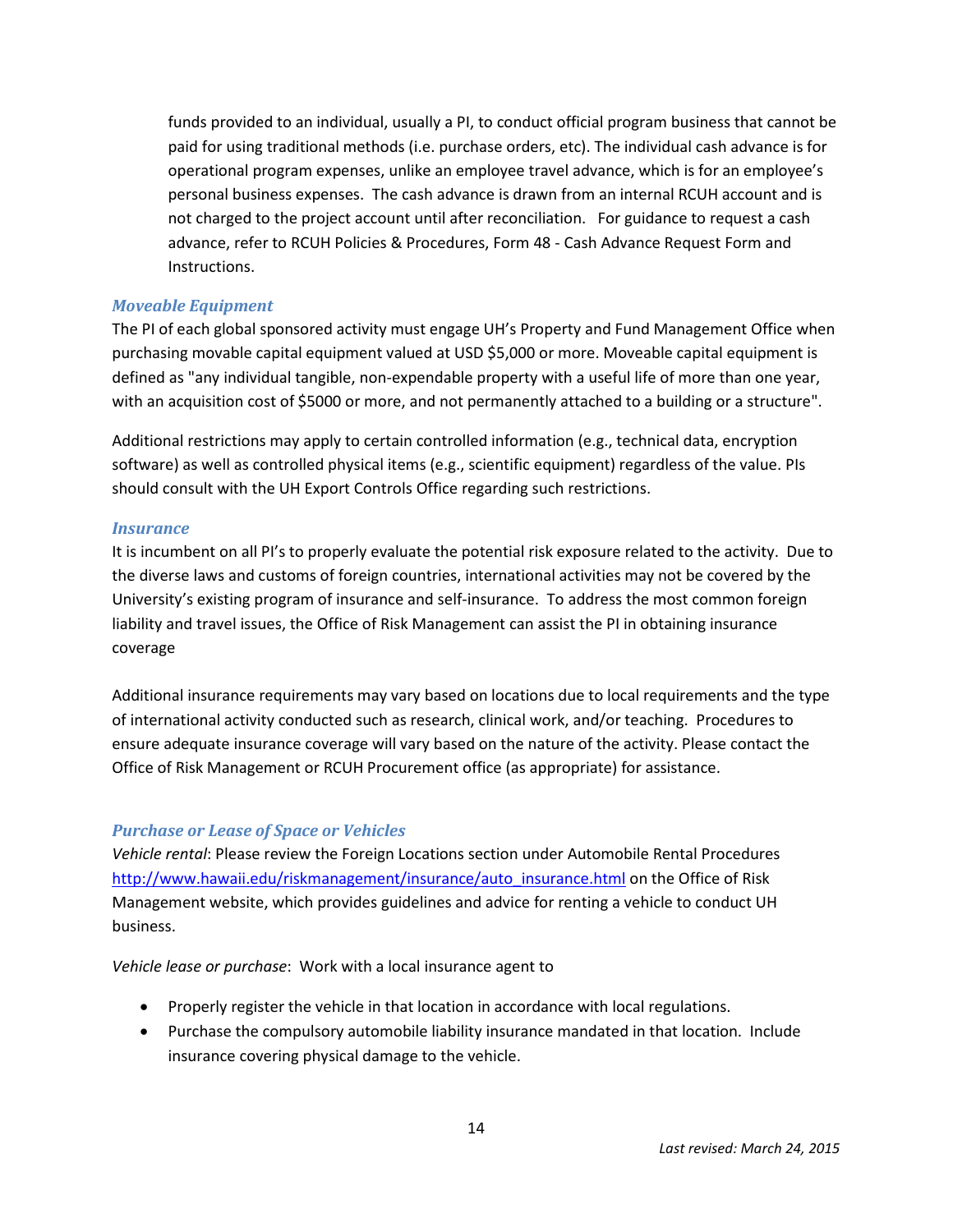Any vehicle purchased or leased internationally is required to have its primary insurance coverage purchased locally; this insurance must be arranged by the department owning the vehicle. The local coverage should include the appropriate liability limits required by that location, as well as collision and comprehensive coverage with deductibles that the department can absorb.

*Purchase or lease of space*: Any department intending to purchase or lease space internationally should send drafts of purchase or lease documents to the RCUH Procurement Office for review**.**

# **New OMB Uniform Guidance Implications**

The Office of Management and Budget's (OMB) new Uniform Guidance (UG) provides regulations for the administration of federally funded foreign projects. Highlighted below are some of the more significant UG changes.

# **Foreign Value Added Taxes**

Foreign Value Added Taxes (VAT) is a form of consumption tax that a buyer remits on the purchase of an item or service in the host country. In the new UG, foreign VAT "charged for the purchase of goods or services that a non-Federal entity is legally required to pay in country is an allowable expense under Federal awards". Different sponsors may interpret "legal" obligation to pay VAT differently.

*Relevant UG Section(s): 200.470*

## **Exchange Rates**

In the area of fluctuation of currency exchange rates, the UG allows for "cost increases for fluctuations in exchange rates" but it is subject to the availability of funding and requires prior approval from the sponsor. Approval of exchange rate fluctuations is only required when the change results in the need for additional funding or the fluctuations cause a significant reduction in the scope of the project.

*Relevant UG Section(s): 200.440*

# **Housing Allowances and Personal Living Expenses**

The UG maintains the general prohibition on goods and services for personal use. However, if the cost of housing, housing allowances, and personal living expenses can be justified as a direct allocation to a federal project, these costs may be allowed with express written approval. In addition, institutional policy should specify if these cost are allowable.

*Relevant UG Section(s): 200.445*

## **Relocation Costs**

In the new UG, "relocation" is considered as a standalone cost principle, and as part of the recruitment cost principle. Relocation costs incident to recruitment of new employees continue to be allowed to the extent that such costs are allowed with institution's recruitment program. Relocation costs related to "permanent change of duty" must follow an "established written policy".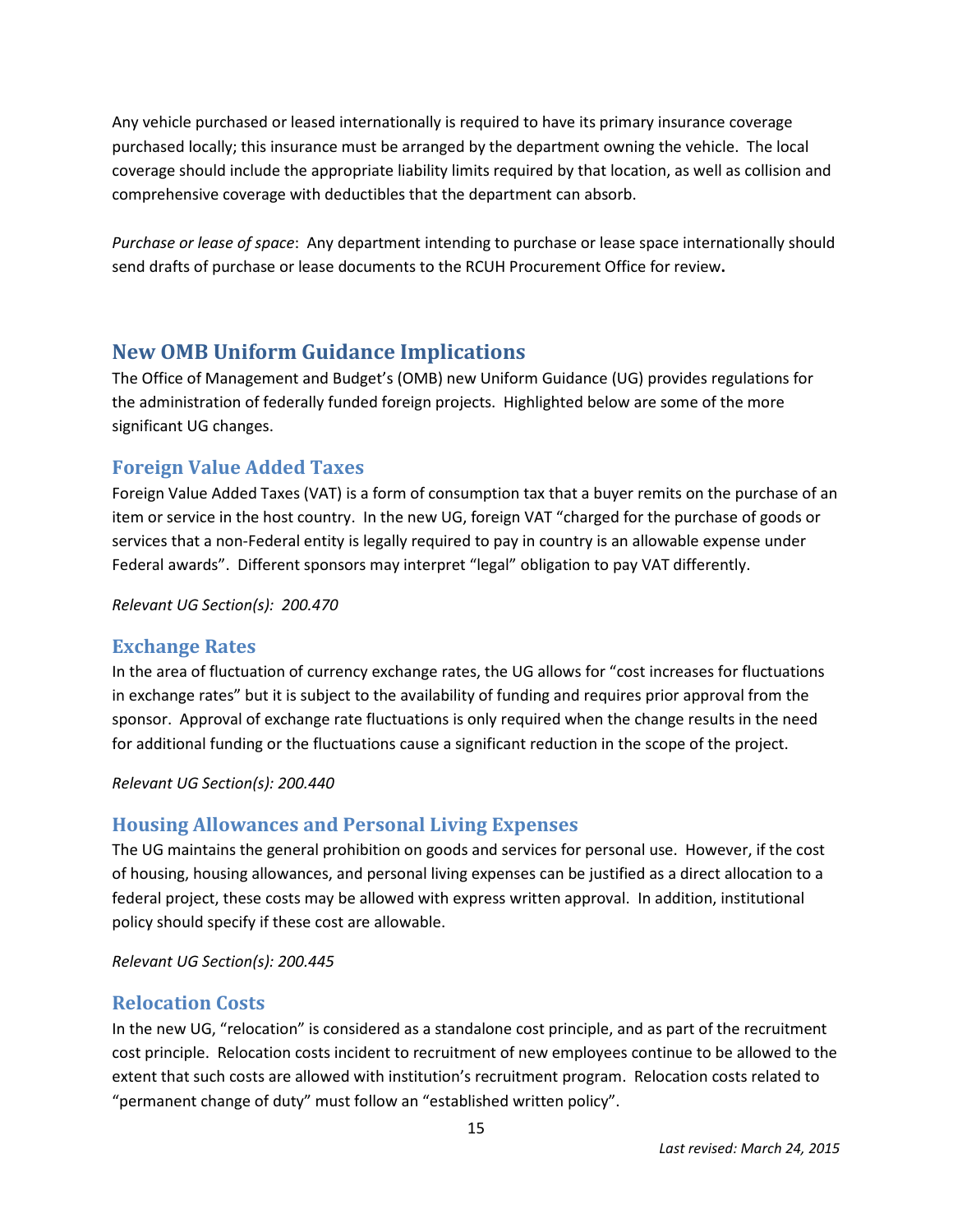In addition to relocation costs, the new UG allows for short-term travel visas to be considered as an allowable expense that may be proposed and approved as direct costs.

*Relevant UG Section(s): 200.463, 200.464*

## **Conflict of Interest**

UG requires sponsors to establish procurement related conflict of interest policies for Federal awards and awardees to disclose in writing any potential conflict of interest to the sponsor in accordance with these policies.

*Relevant UG Section: 200.112*

## **Subawards to Foreign Entities**

With prior written approval from the federal awarding agency, a "fixed amount subaward" up to the Simplified Acquisition Threshold, currently \$150,000 may be allowed. If the foreign entity does not have a federally negotiated indirect cost rate, a "de minimis" indirect cost rate of 10% of the modified total direct cost is provided.

*Relevant UG Section(s): 200.332, 200.414*